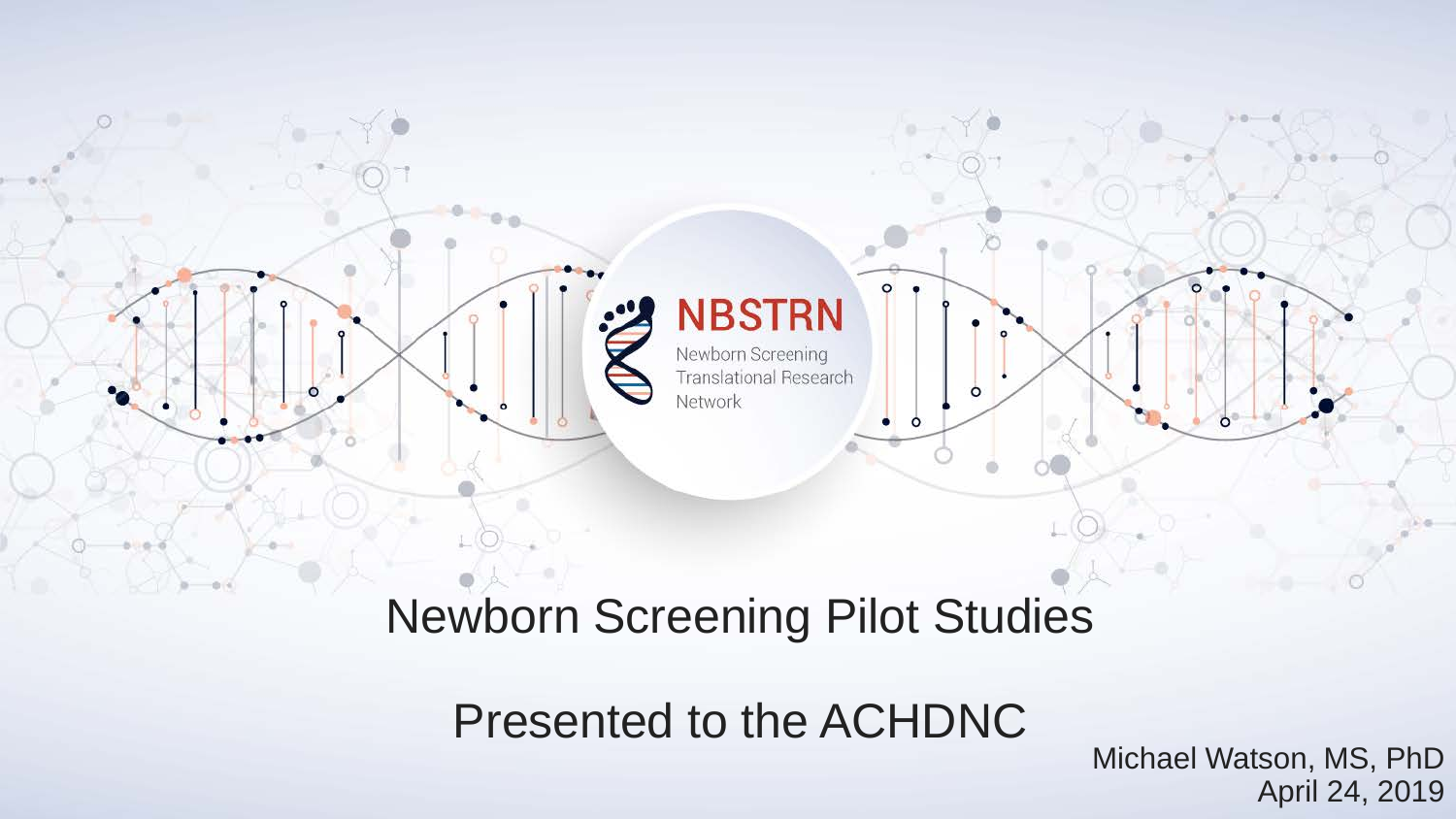• The NBSTRN is an NICHD funded contract, awarded to ACMG in September 2008 and after open recompete in September 2013 and 2018.

- The NBSTRN will maintain, administer and enhance resources to support investigators with projects related to newborn screening for:
	- New technologies
	- New Conditions
	- New treatments and management approaches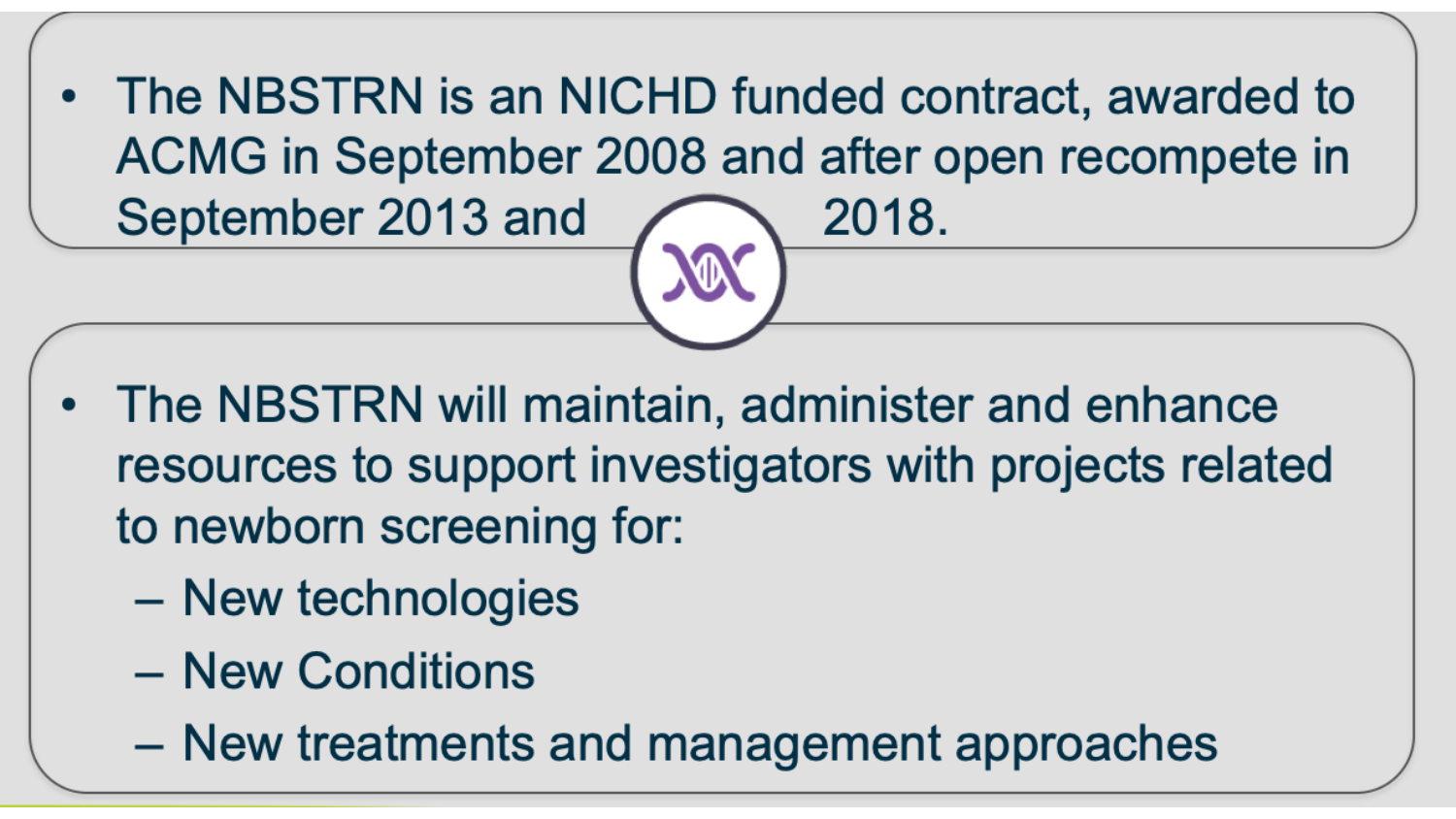

NBSTRN Translational Research

## Research Areas Related to Newborn Screening Pilot Studies

- •Obtaining an unbiased understanding of **rare** genetic conditions
	- •Population-based pilot testing of new NBS tests
- •Validating new tests and treatments in asymptomatic newborns that allows for NBS expansion

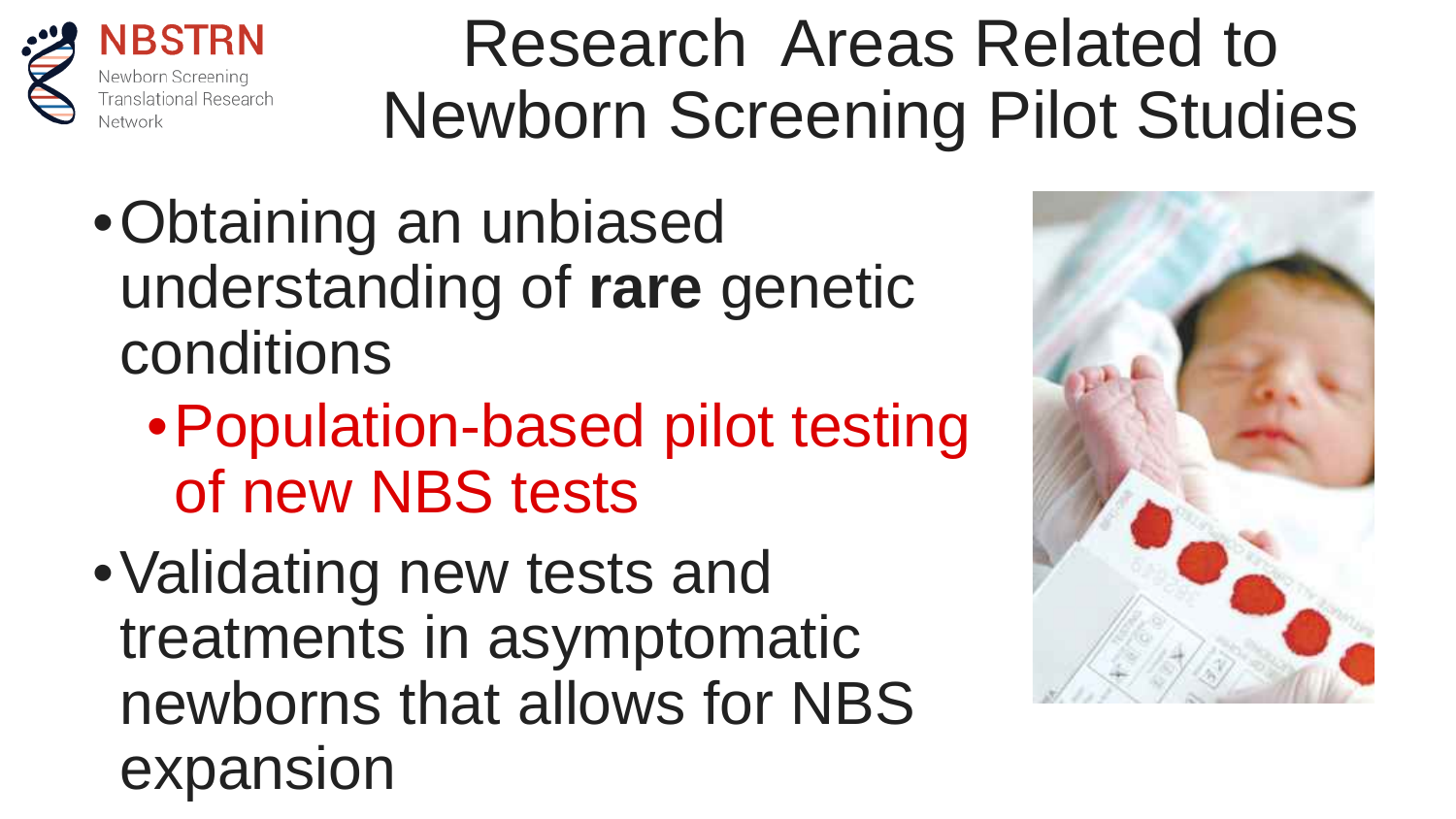

Much Learned from Ongoing NBS Pilot Studies

- Currently coordinating multistate pilots for:
	- SCID (Complete)
	- Pompe (Complete)
	- MPS1 (Complete)
	- X-ALD
	- $\blacksquare$ SMA
	- Duchenne Muscular Dystrophy **+**  $Next$ ??

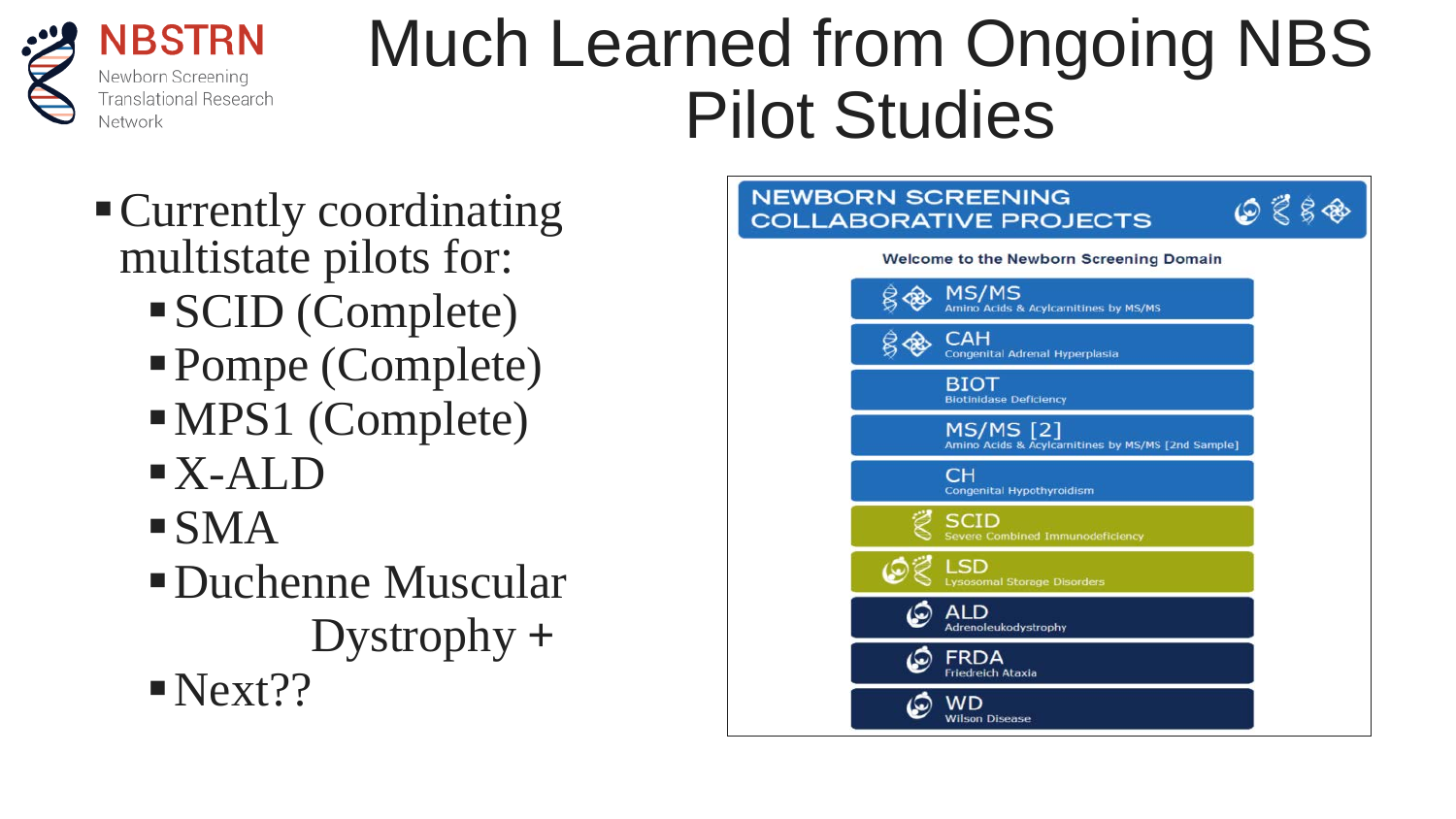

# Pilot Study Systems

- Sue Berry, Piero Rinaldo, Amy Brower, Bob Currier, NBSTRN Steering and Pilot Study workgroup
- What are the Measures of Progress of a Pilot Study?
	- Sufficient data for ACHDNC to make informed decisions
- What's coming, what's changing, what's needed to deal with challenges?
	- Understand statistics around rare diseases at the population level
	- How to meet the capacity needs
		- Systems
		- Workforces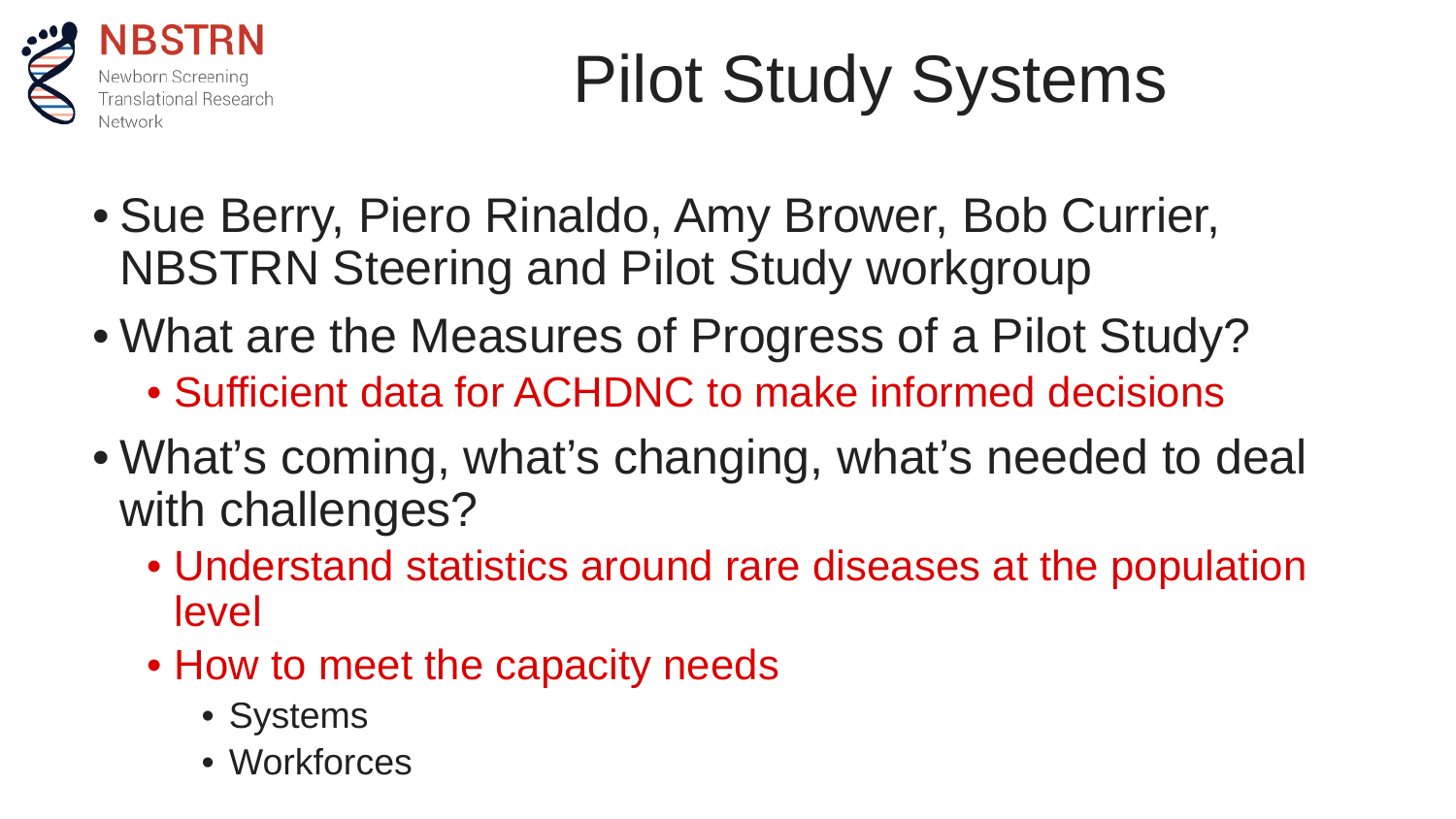

### Problems Emerging in the NBS Pilot Study System

- The R & D pipeline is full
	- Several conditions are ready for pilot studies
	- New drug pipelines are growing
	- NBS and medical genetics workforces are strained
	- Funding is limited
- Targets of newborn screening are changing
	- Pharmaceutical pipeline full of treatments that target a disease subgroup
	- Systems are overloaded with off target services
		- false positives impact individuals
		- carrier rates can be very high for some conditions
- Rare diseases at the populational level challenge our current clinical trial 'system' for genetic screening.
	- Very hard to know when you know enough

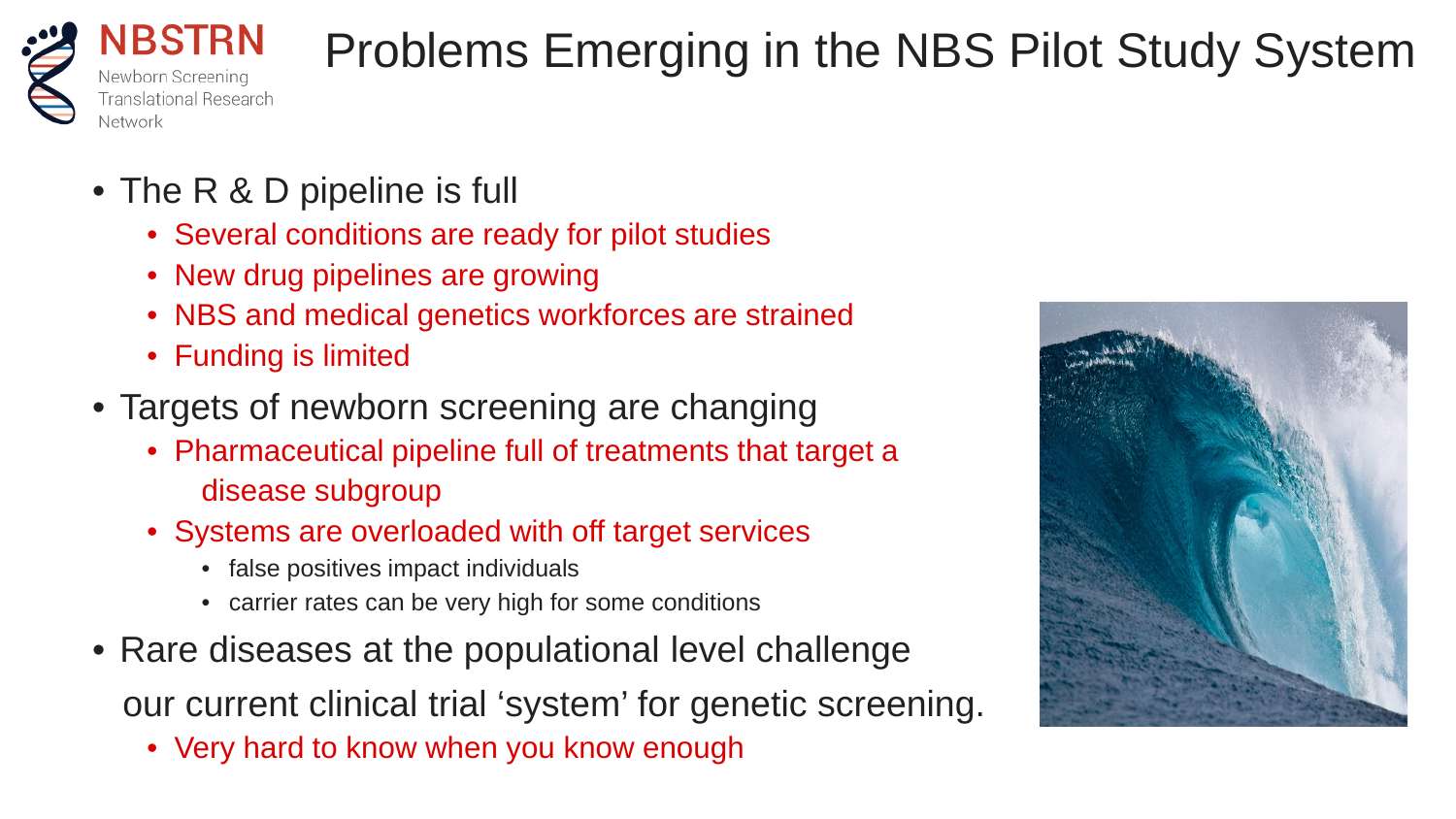

- Disorders with already available analyte data (e.g., amino acids, often low)
	- proximal urea cycle disorders (OTC, CPS, NAGS)
		- Low citrulline and ratios by MS/MS; treated by medical foods and drugs
	- remethylation disorders (MTHFR, CbI E, G)
		- low methionine and other intermediate pathway related biomarkers
	- Conditions with low valine, leucine, and isoleucine like branched chain kinase
	- Conditions with low serine/glycine like 3-phosphoglycerate dehydrogenase def.
	- Several formerly "secondary conditions" may be candidates for RUSP
- More LSDs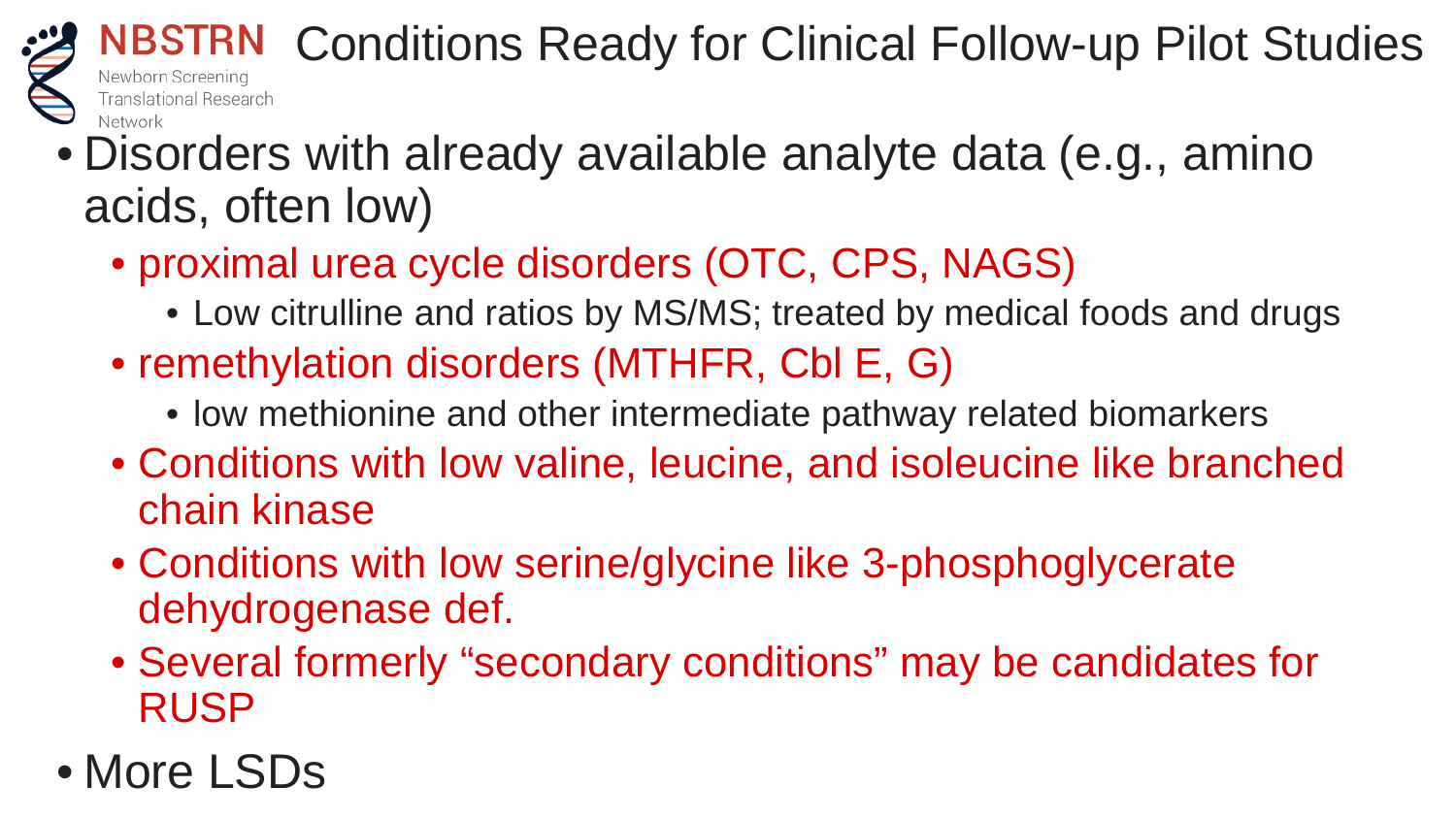

### More Molecularly Screened Target Conditions are Emerging

- Cancer predispositions
	- RB (retinoblastoma)
	- TP53 (Li-Fraumeni)
- Infectious diseases
	- HIV
	- TOXO
	- CMV
- Molecular phenotypes, yes/no questions, or targeting genes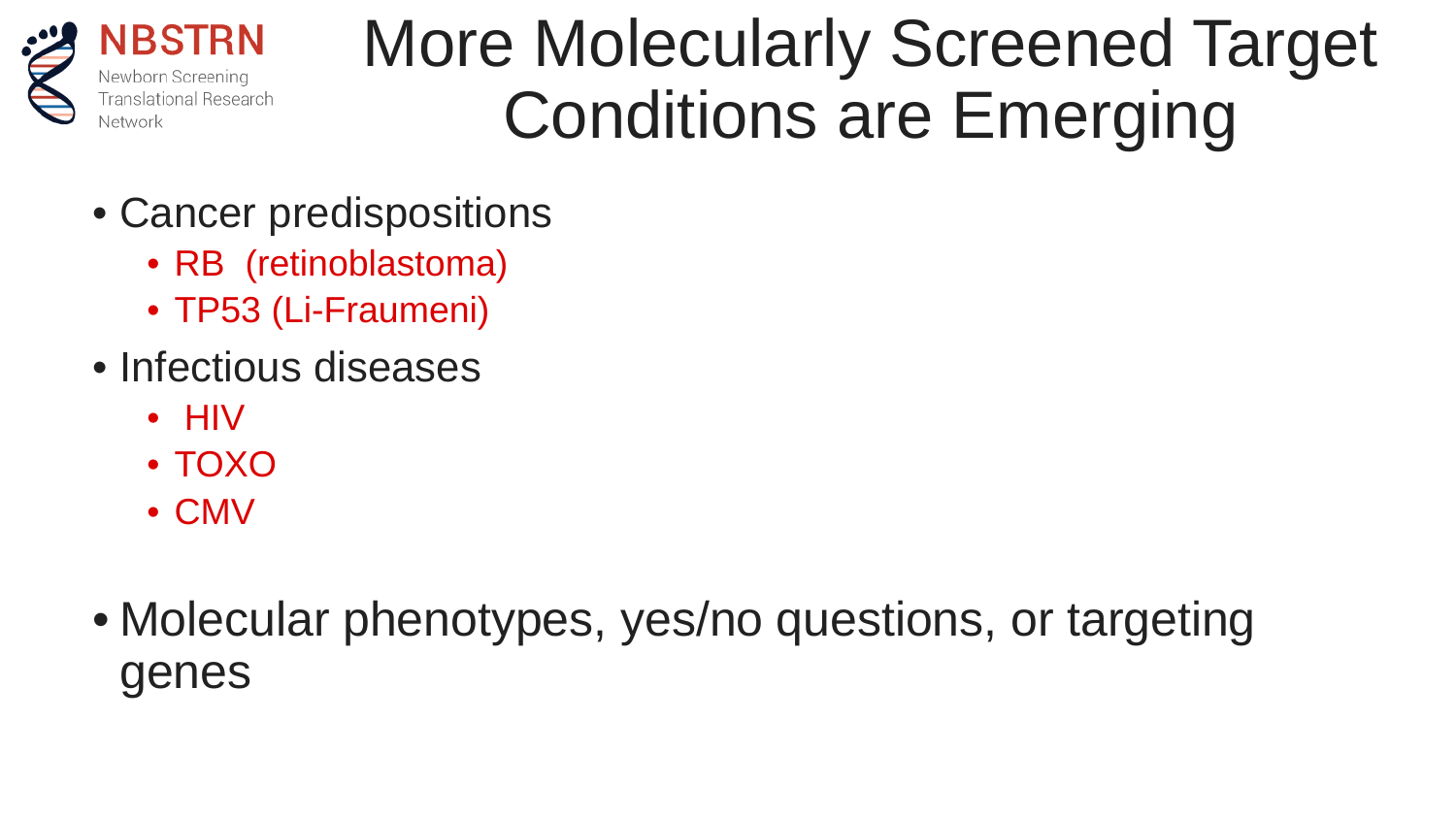

## Targets of NBS and Treatment are Changing

- Severe and early onset forms of conditions are often the impetus for considering screening for a condition
- New therapeutics aimed at subtypes of diseases are growing
- Individualized treatments are coming fast

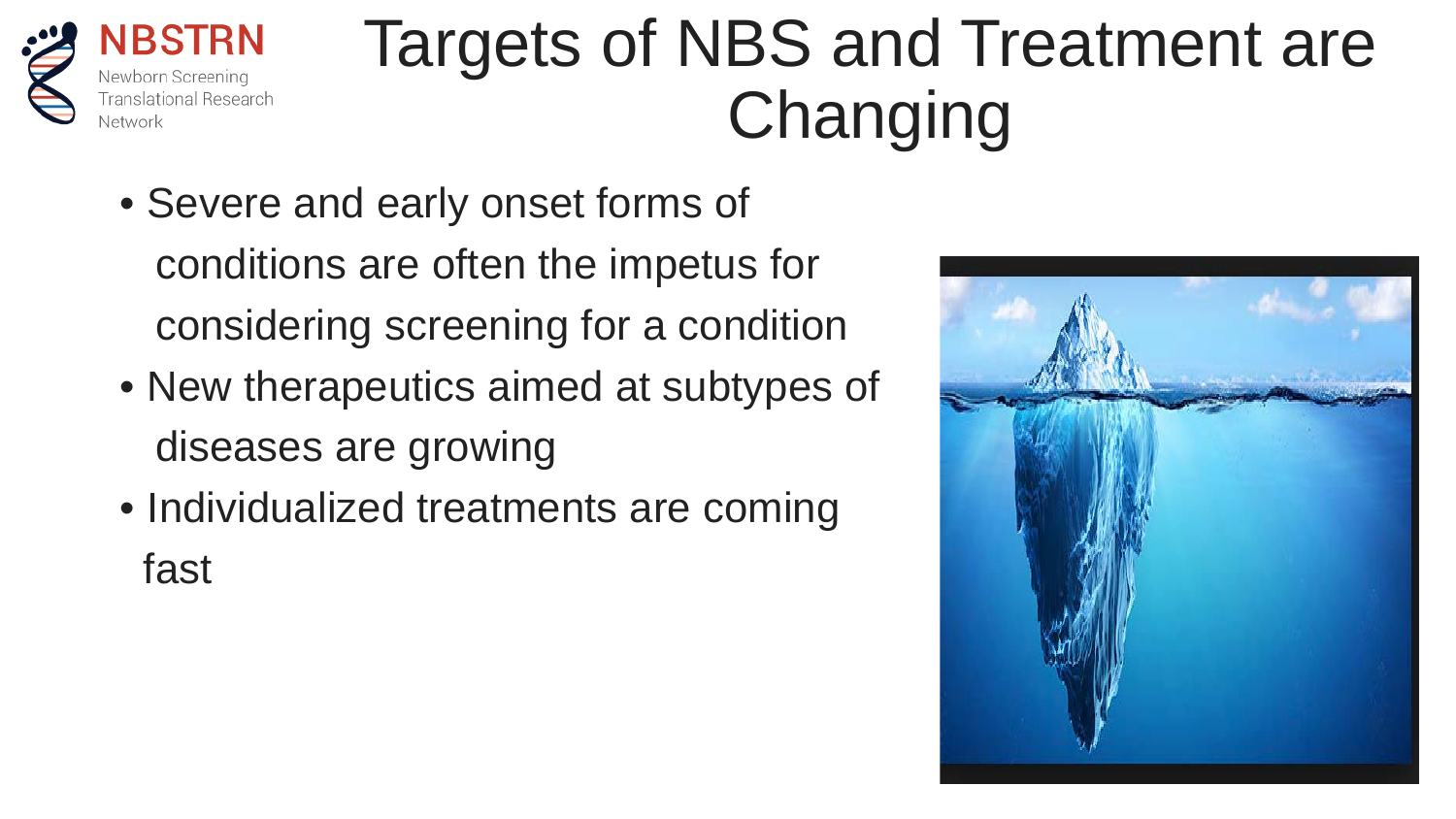

**NBSTRN** Newborn Screening **Translational Research** Network

### Treatments for Disease Subgroups Redefine Targets of NBS

| <b>Treatment Type</b>       | <b>Disease Patient Subgroup</b>                                                                                |
|-----------------------------|----------------------------------------------------------------------------------------------------------------|
| <b>Chaperones</b>           | Change conformation of a defective protein                                                                     |
| RNA-directed exon skipping  | Brings out of frame mutations leading to premature<br>stop codons back into frame for more complete<br>protein |
| Readthrough                 | Allows RNA to read through a premature stop<br>codon due to nonsense variants (e.g. DMD)                       |
| Pre-mRNA splicing modifiers | Increases amount of functional protein (e.g. SMN2)<br>to generate more functional SMN protein)                 |
| <b>RNA</b> interference     | siRNA silences or downregulates genes via mRNA                                                                 |
| Substrate reduction therapy | Enzymatic modification of specific enzyme<br>substrates                                                        |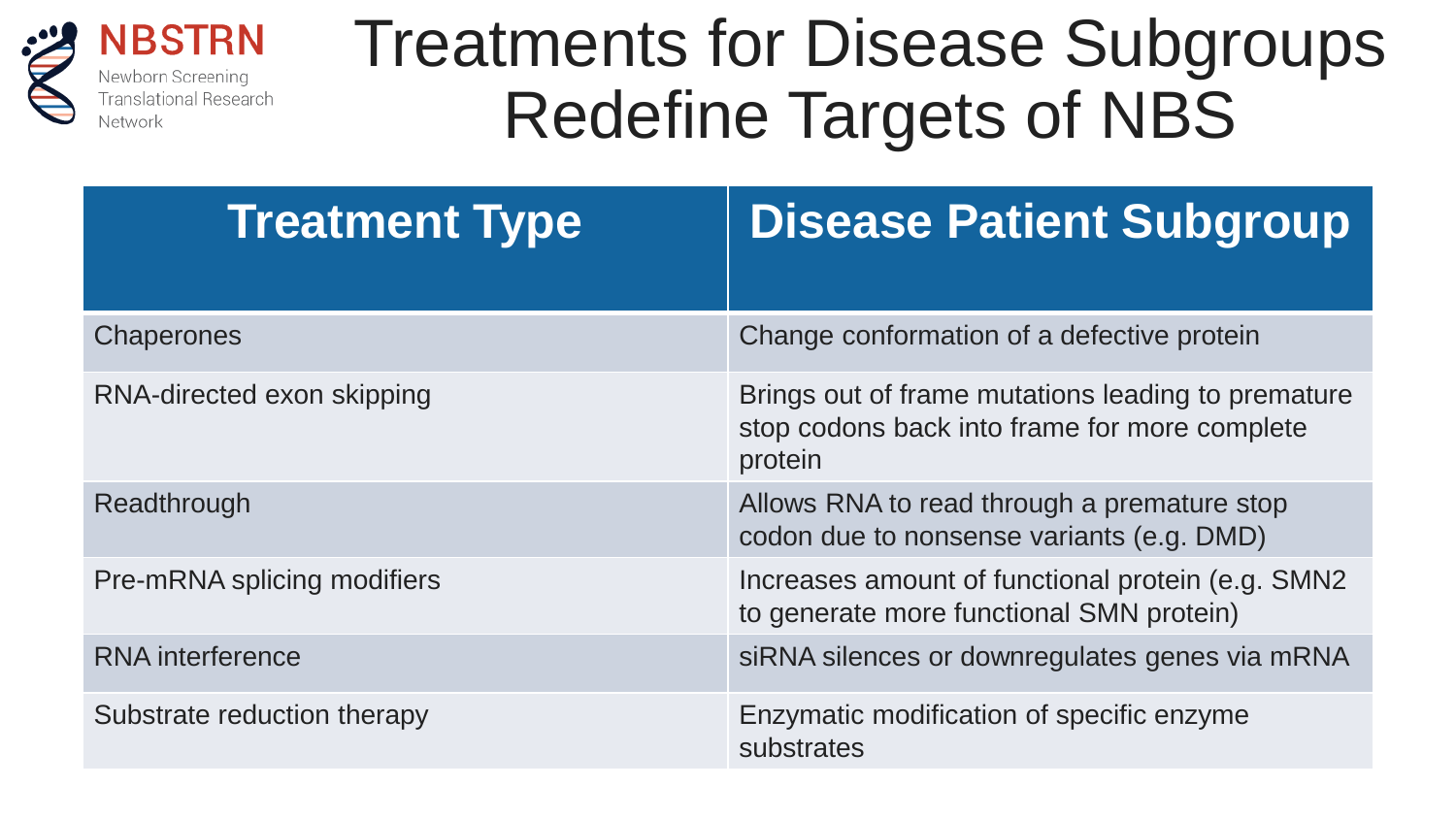

# Targets of Treatment are Changing

- New therapeutics aimed at subtypes of diseases
	- Exon 51 skipping (read-through) for DMD
	- Chaperone therapies
- Gene therapies
	- AAV and Lenti virus treatments are coming fast
		- Safety profiles are very positive
- Ultimately, primary targets should be the forms for which treatment outcome is assessed in pilots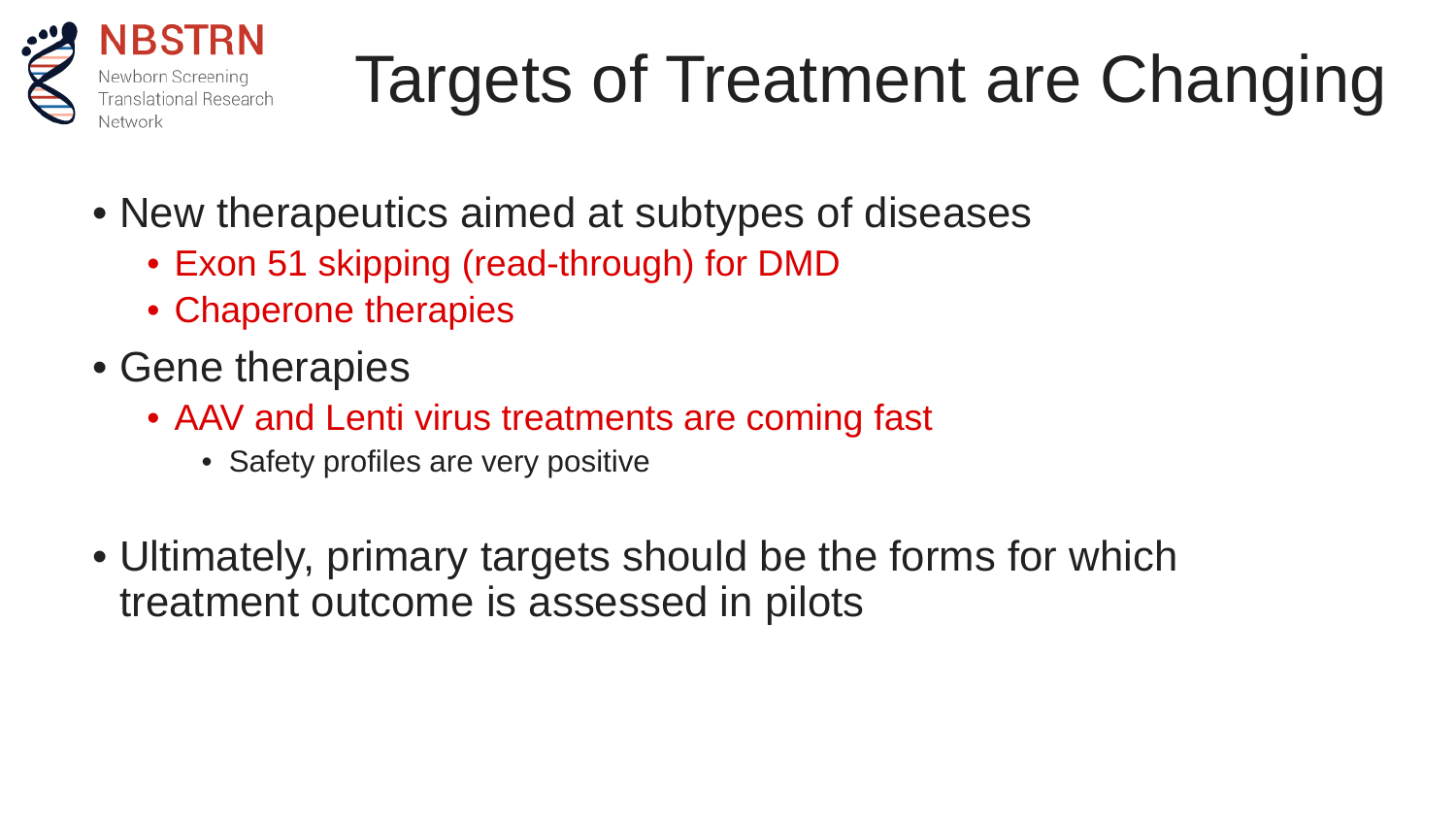

**NBSTRN** 

### The Challenge of Assessing Clinical Validity of Rare and Clinically Variable **Diseases**

- Rare diseases in prospective population-level pilot studies require latitude in statistical power
	- Incidence of disease, proportional distribution of mutations, and genomic background on which variants operate vary across populations
	- Requires extensive data sharing to maximize
- Variability in time of treatment and disease onset requires ongoing data collection
- Monitoring of performance of screening tests over time requires ongoing data collection
- Curating genetic variation before formal screening begins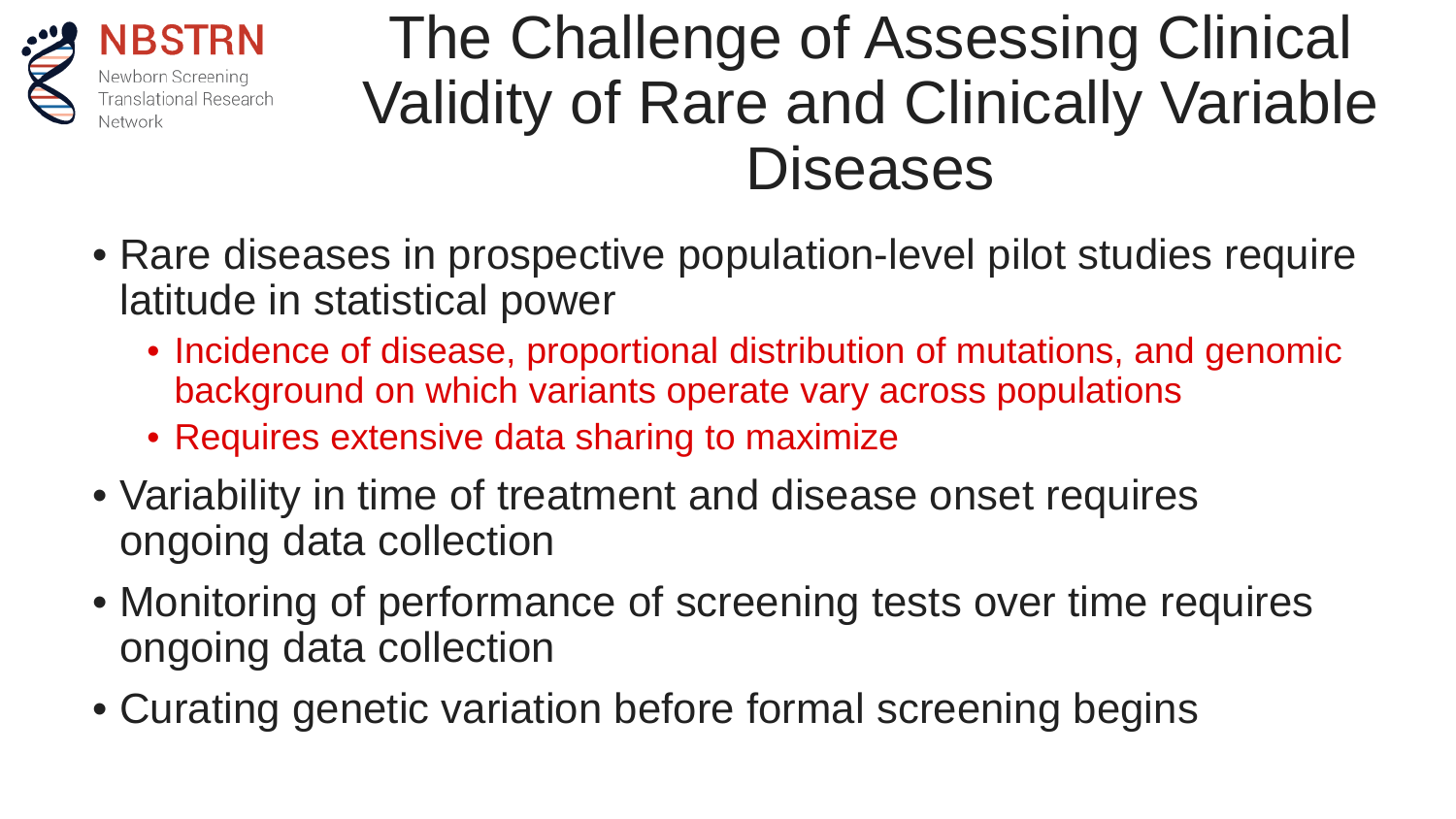

### Goals of Pilot Study: Statistical Considerations

- Generate sufficient data such that:
	- there is a high likelihood that the screen for the condition will perform as it did in the pilot study.
- Generate statistically robust data to make a well-informed decision of whether to add the condition to the RUSP
	- Measures of the progress of the pilot study over time
	- Should there be a minimum PPV that is acceptable for NBS conditions?
	- Should the incidence of the treatable form of the condition be considered?

All while accommodating the unique needs of rare diseases to ensure access when data is limited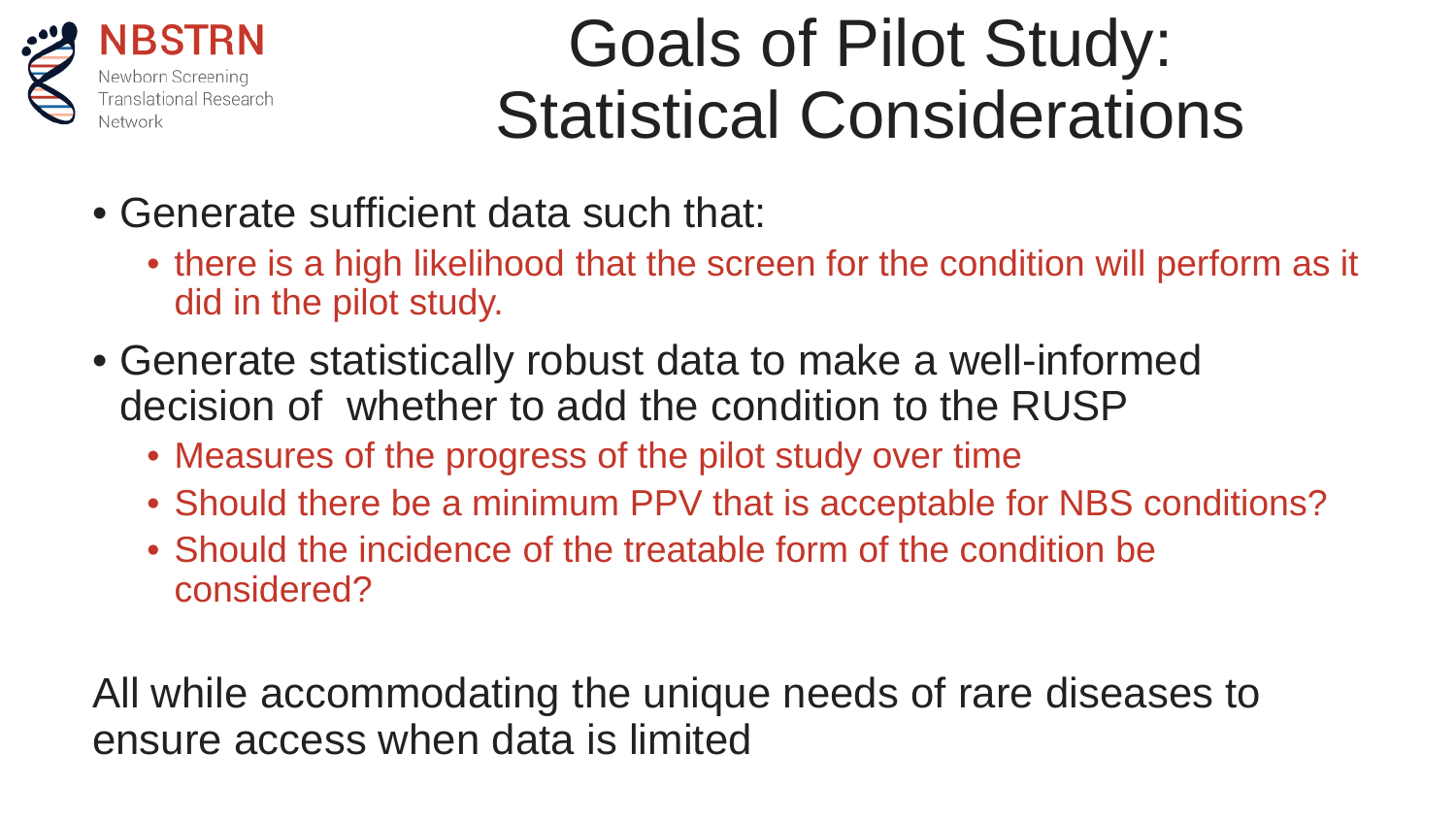

# Statistical Perspectives

- How Much Pilot Study Data Do We Need
	- How likely is that the test performs in routine use as it did in pilot studies?
	- Are there criteria by which a proposed screening test fails?
- Statistical perspective in coming slides
	- Confidence intervals (CI) provide a measure of the uncertainty of a result
		- A 10% difference between lower and upper CIs is a general target
	- Coefficient of variation (CV) is a measure of the spread of data (standard deviation) around the average
		- A CV of 10% or less is a general target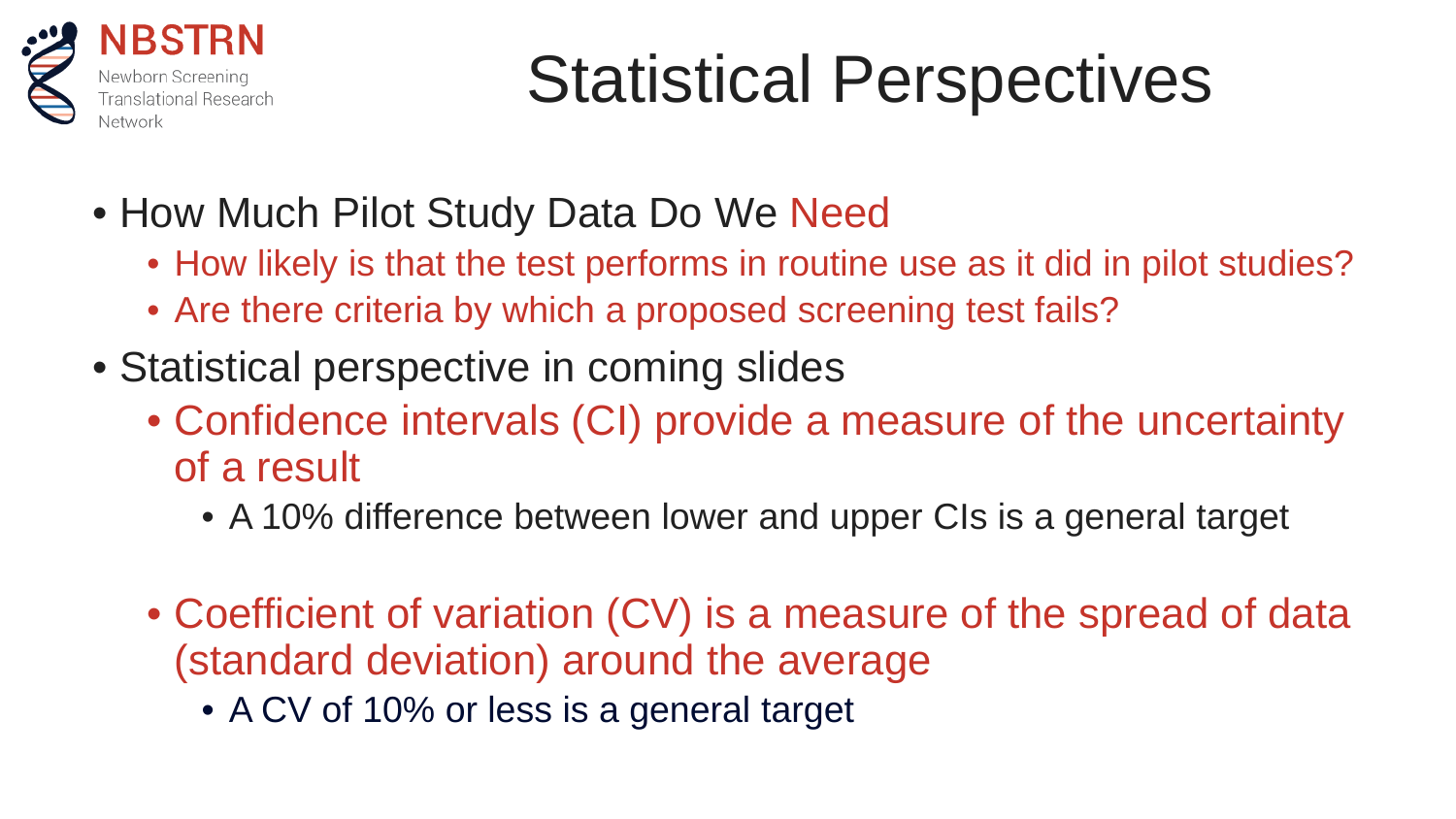

### Relatively Small Pilots Define False Positive Rate

#### Incidence:1:10,000; Detection rate100%;PPV 20%, False positive rate 0.05%

| <b>PILOT STUDY SIZE</b> | 95% CI               | <b>CV</b> |
|-------------------------|----------------------|-----------|
| 25,000                  | $(0.022\%, 0.078\%)$ | 28.3%     |
| 50,000                  | $(0.030\%, 0.070\%)$ | 20.0%     |
| 75,000                  | $(0.034\%, 0.066\%)$ | 16.3%     |
| 100,000                 | $(0.036\%, 0.064\%)$ | 14.1%     |
| 150,000                 | $(0.039\%, 0.061\%)$ | 11.5%     |
| 200,000                 | $(0.040\%, 0.060\%)$ | 10.0%     |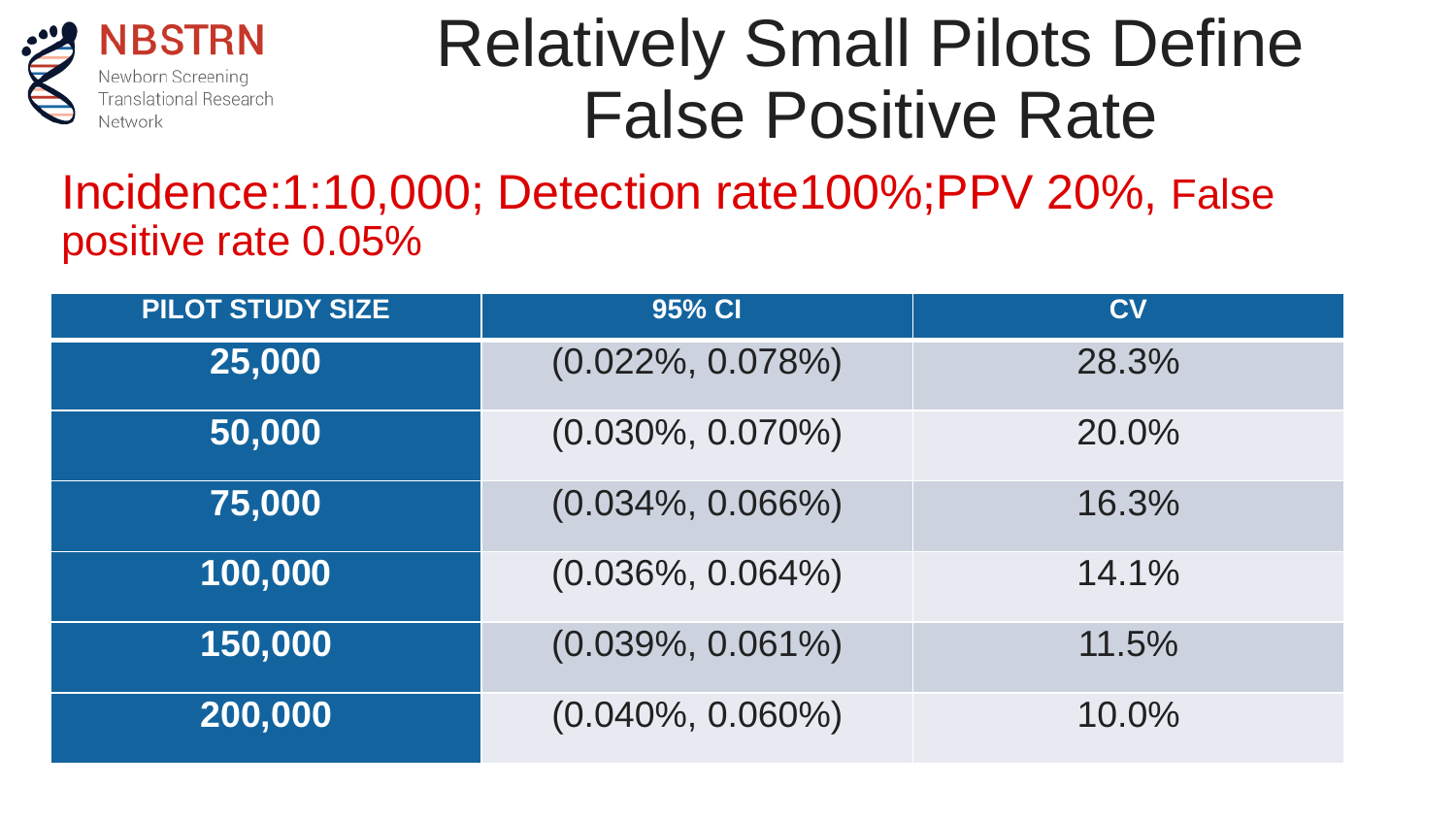

**NBSTRN** Newborn Scre Translational Research Network

### Determining Detection Rate Requires Very Large Pilots

### Incidence:1:10,000; Detection rate100%; PPV 20%; False positive rate 0.05%

| <b>Cases Detected</b> | 95% CI            | <b>Population Size</b> |
|-----------------------|-------------------|------------------------|
| 10                    | $(70\%, 100\%)$   | 100,000                |
| 30                    | $(90\%, 100\%)$   | 300,000                |
| 60                    | $(95\%, 100\%)$   | 600,000                |
| 120                   | $(97.5\%, 100\%)$ | 1,200,000              |
| 300                   | $(99\%, 100\%)$   | 3,000,000              |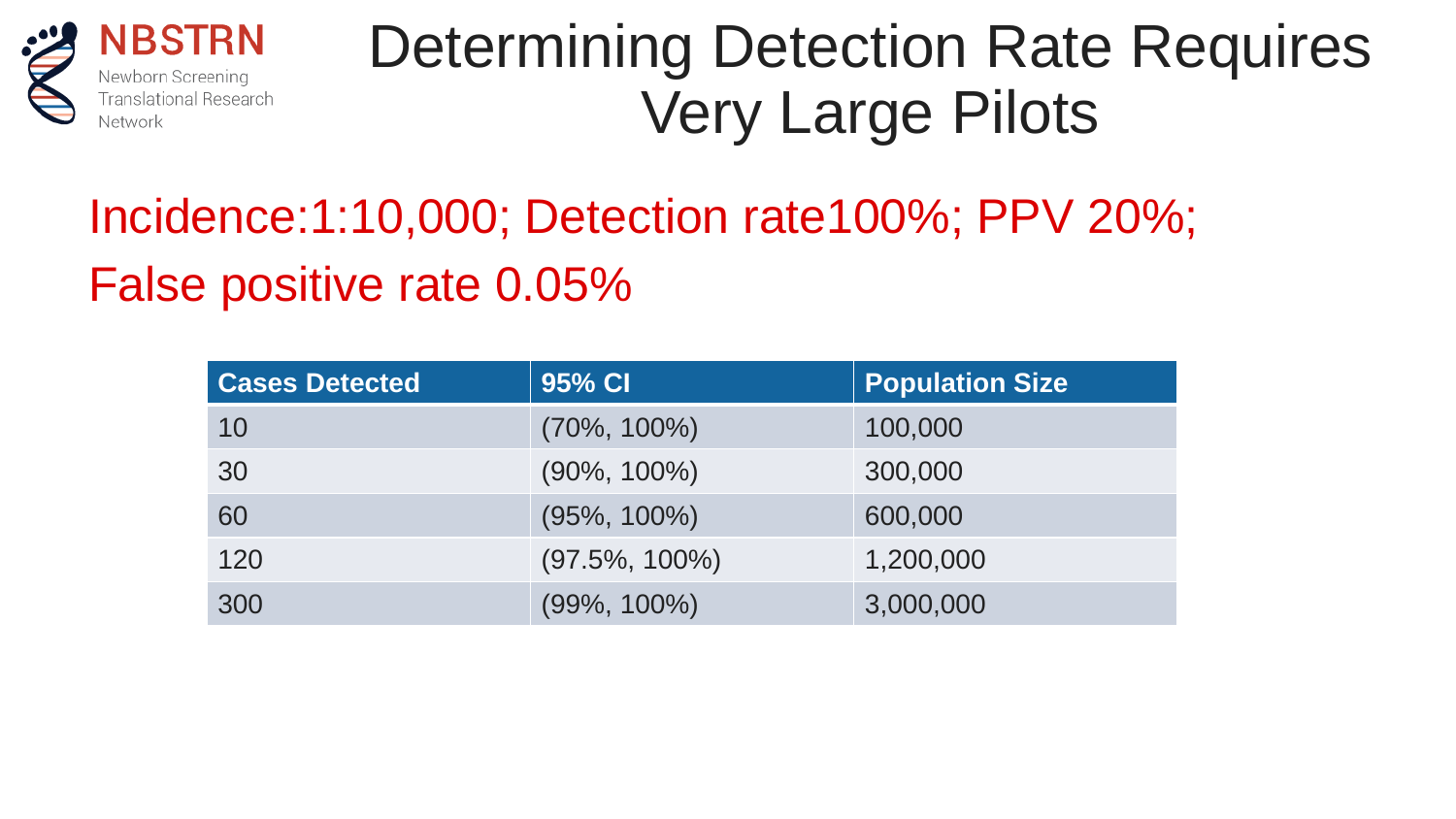

### Larger Numbers are Needed to Define PPV

Incidence:1:10,000; Detection rate100%; PPV 20%,

False positive rate 0.05%

| <b>PILOT STUDY SIZE</b> | $95%$ CI           | <b>CV</b> |
|-------------------------|--------------------|-----------|
| 100,000                 | $(7.2\%, 26.1\%)$  | 28.3%     |
| 150,000                 | $(9.0\%, 24.4\%)$  | 20.0%     |
| 200,000                 | $(10\%%$ , 23.2%)  | 16.3%     |
| 250,000                 | $(10.7\%, 22.6\%)$ | 14.1%     |
| 300,000                 | $(11.2\%, 22.1\%)$ | 11.5%     |
| 350,000                 | 11.6%, 21.7%)      | 10.0%     |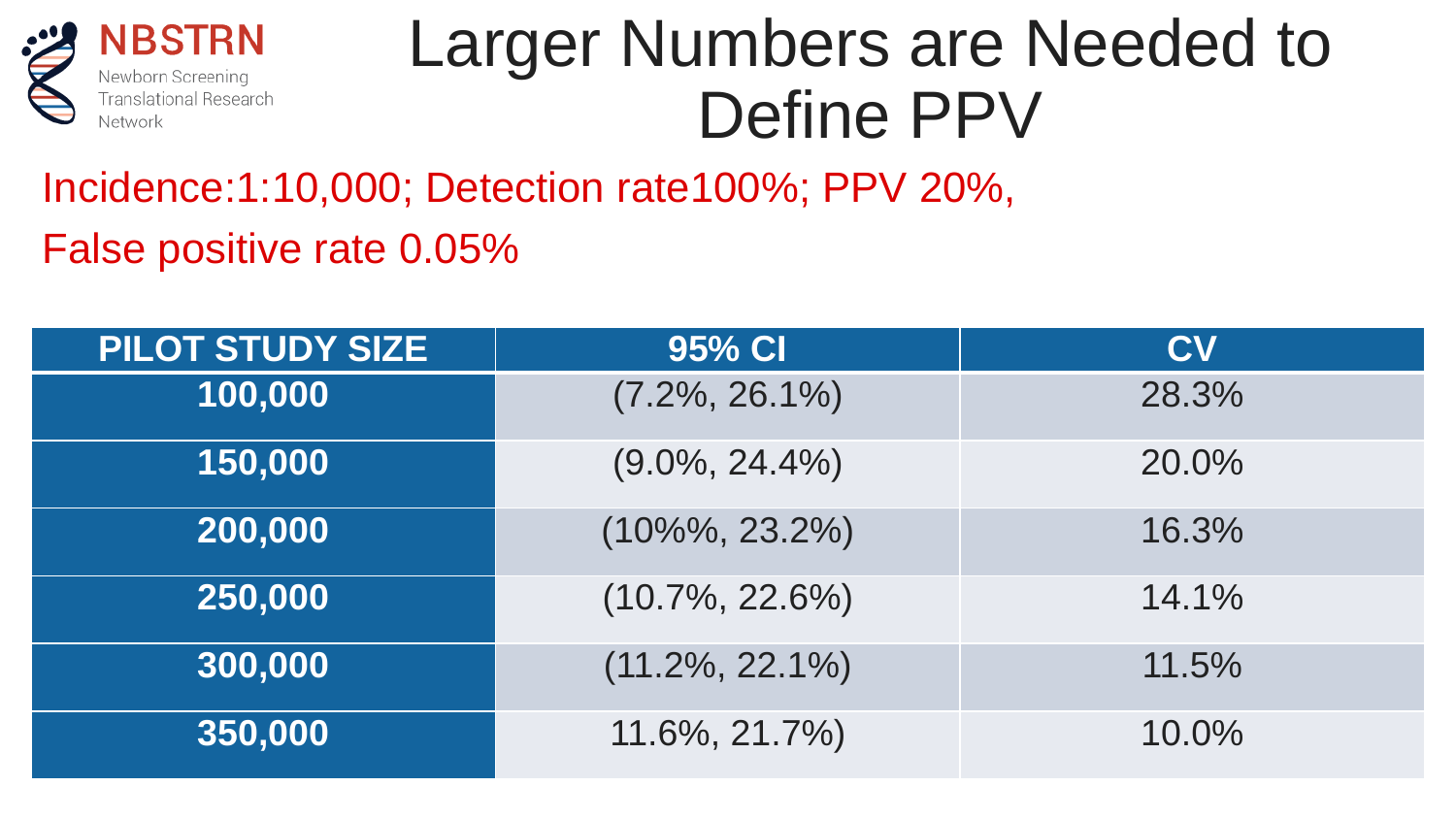

### As Incidence Decreases, the PPV **Decreases**

- Incidence: 1:10,000; Detection rate100%; PPV 20%,
- False positive rate 0.05% (125 cases), Pilot Study Size 250,000

| <b>INCIDENCE</b> | <b>TRUE POSITIVE</b><br><b>CASES</b> | <b>PPV</b> |
|------------------|--------------------------------------|------------|
| 1 in 5,000       | 50                                   | 28.57%     |
| 1 in 10,000      | 25                                   | 16.67%     |
| 1in 25,000       | 10                                   | 7.41%      |
| 1 in 50,000      | 5                                    | 3.85%      |
| 1in 125,000      | $\overline{2}$                       | 1.57%      |
| 1 in 250,000     |                                      | 0.79%      |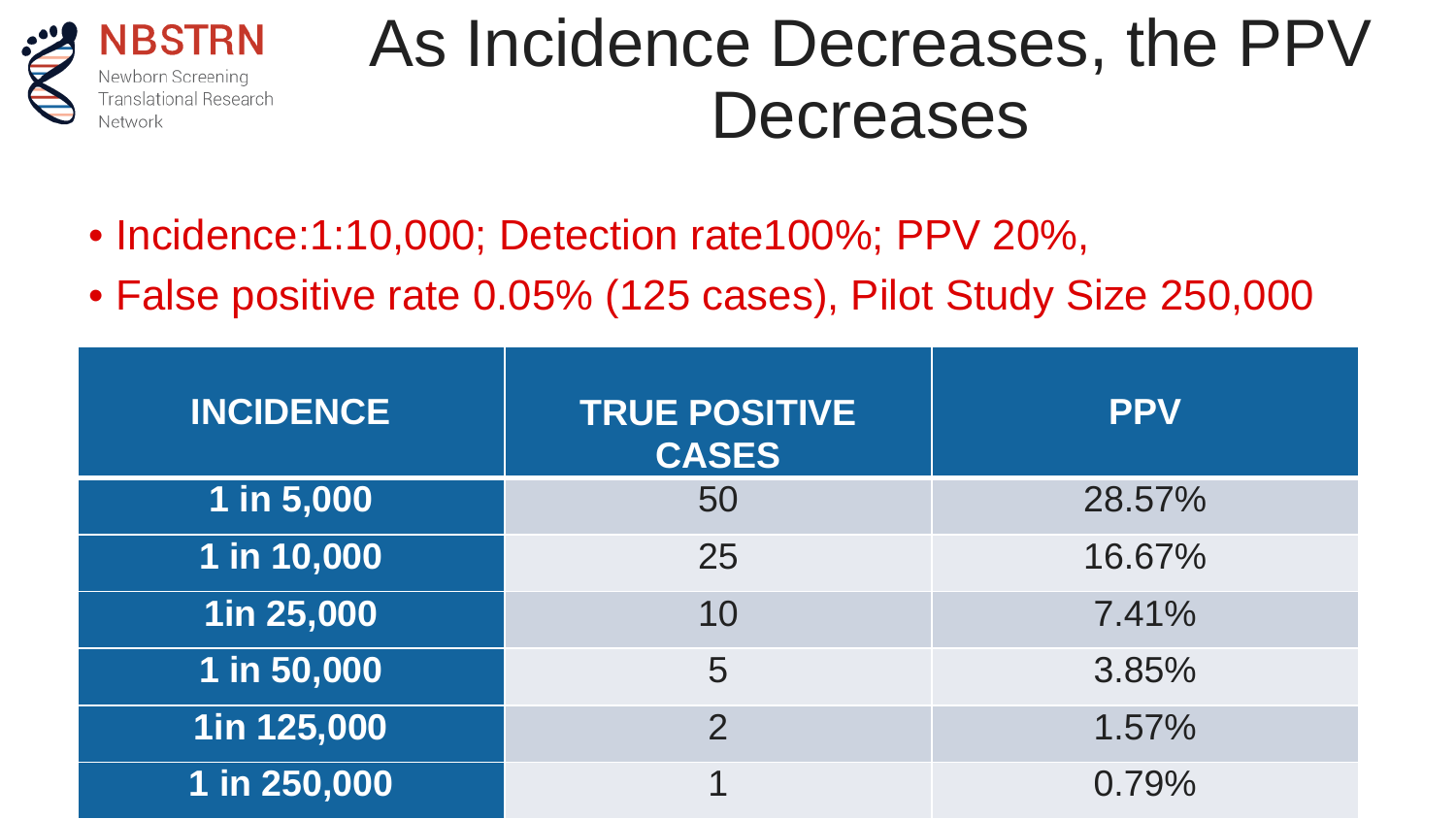

**NBSTRN** Newborn Screening Translational Research Network

### PPV is Maintained as False Positive Rate Decreases

Pilot size 250,000; Incidence:1:10,000; Detection rate100%; False positive rate 0.05%, **PPV 20%**

| <b>INCIDENCE</b> | <b>TRUE POSITIVE</b><br><b>CASES</b> | <b>FALSE POSITIVE</b><br><b>CASES</b> | <b>FALSE POSITIVE</b><br><b>RATE</b> |
|------------------|--------------------------------------|---------------------------------------|--------------------------------------|
| 1 in 5,000       | 50                                   | 200                                   | 0.080%                               |
| 1 in 10,000      | 25                                   | 100                                   | 0.040%                               |
| 1 in 25,000      | 10                                   | 40                                    | 0.016%                               |
| 1 in 50,000      | 5                                    | 20                                    | 0.008%                               |
| 1 in 125,000     | $\mathbf 2$                          | 8                                     | 0.0032%                              |
| 1 in 250,000     |                                      | 4                                     | 0.0016%                              |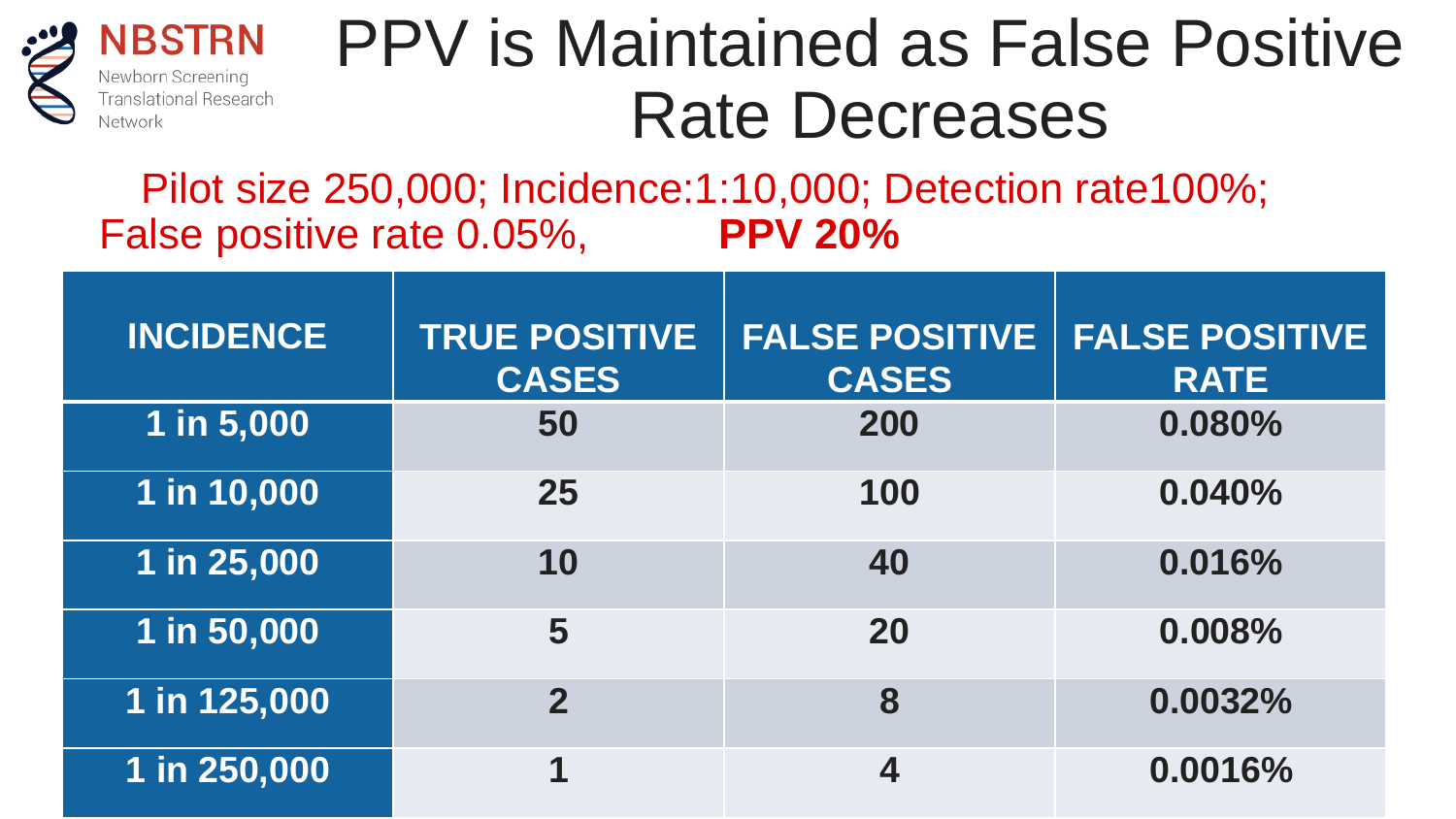

### Managing False Positive and Off-Target Rates

- Carriers can be important to a screened individual for some conditions (e.g. X-linked)
	- Can be confounded when variants are associated with a wide range of disease severity
	- Can be less individually important for others (autosomal recessives)
		- Need functional EHRs to make it useful for infants eventual family planning
- 2<sup>nd</sup> tier biochemical vs. molecular tests can minimize carrier identification family recontact
- Use of alternative risk assessment tools (e.g., CLIR)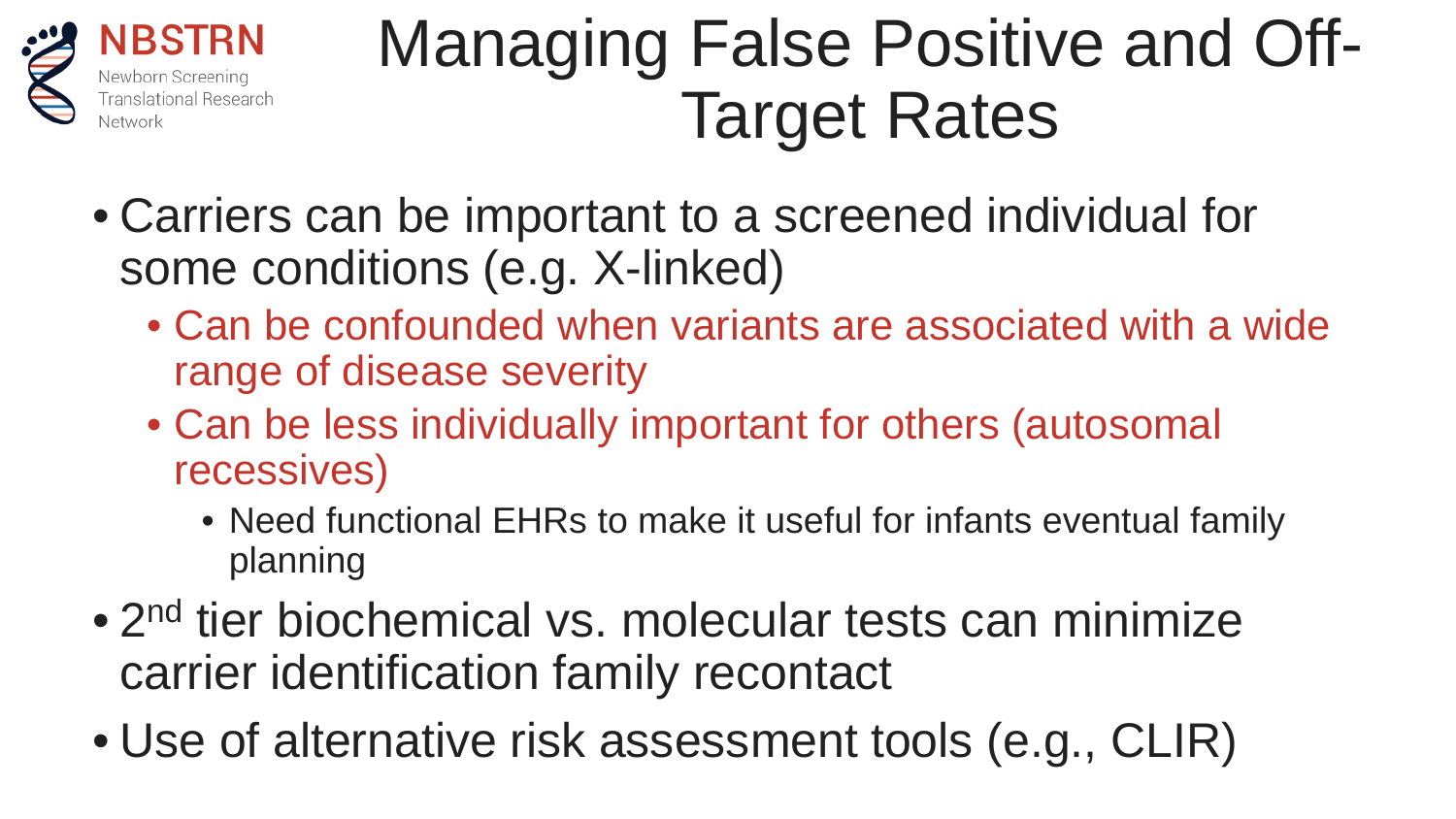

# Workforces Misaligned

- Medical Geneticist and Newborn Screening Program shortages
- Limited comfort with genetics services among nongenetics trained providers
- Analytical and clinical complexity of screening results are separating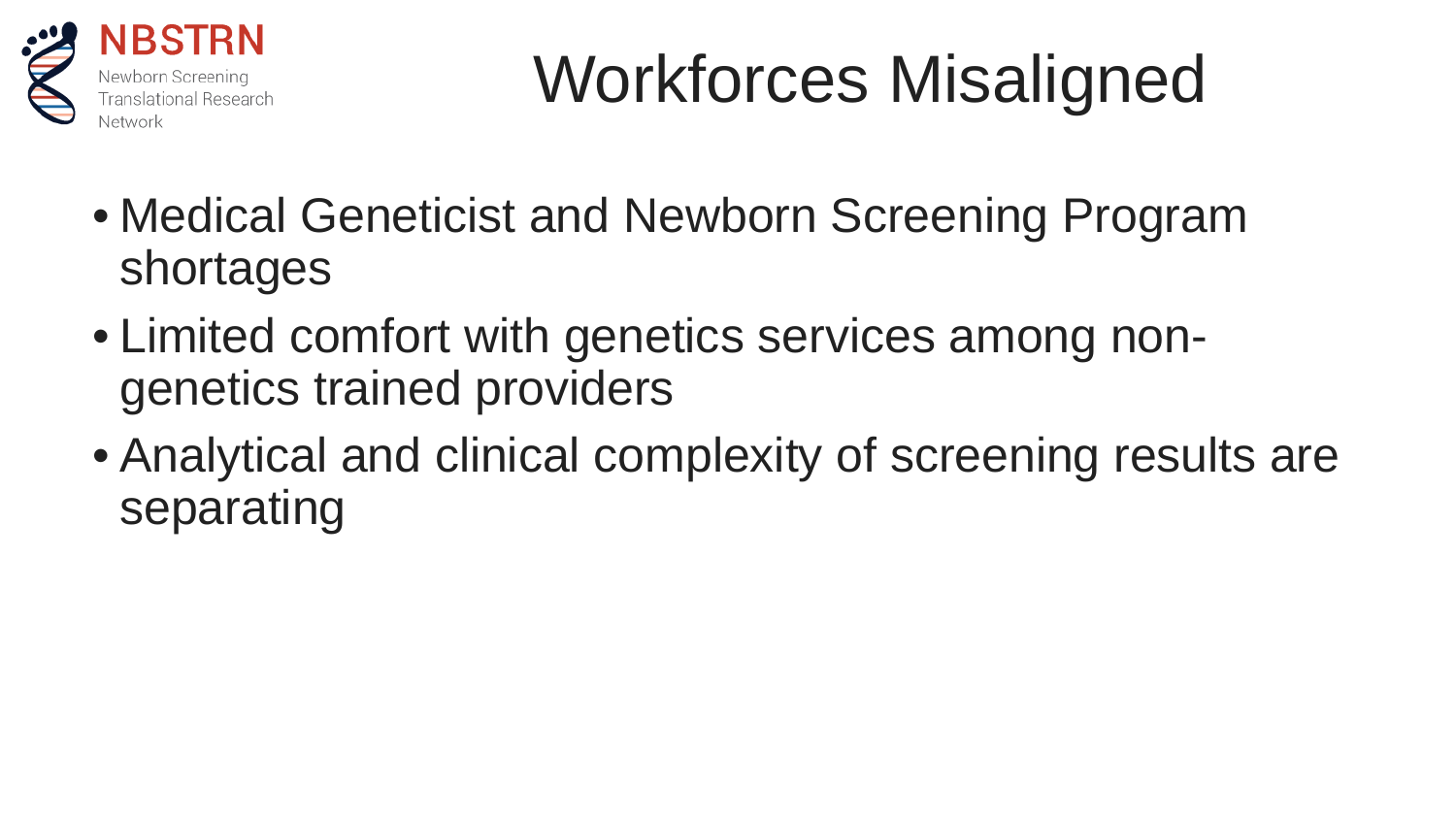

### How Can we Meet the Capacity Demands?

- Delegate responsibilities for off-target results after Public Health mandate is met
- Multiplex pilot studies
- Virtual pilot studies
- Ensure adequate workforces to meet growing demands
- Evolve a system in which the limited data available for screening for rare diseases can be developed in an controlled and organized way
- Consider alternative financing models that involve a broader range of stake holders.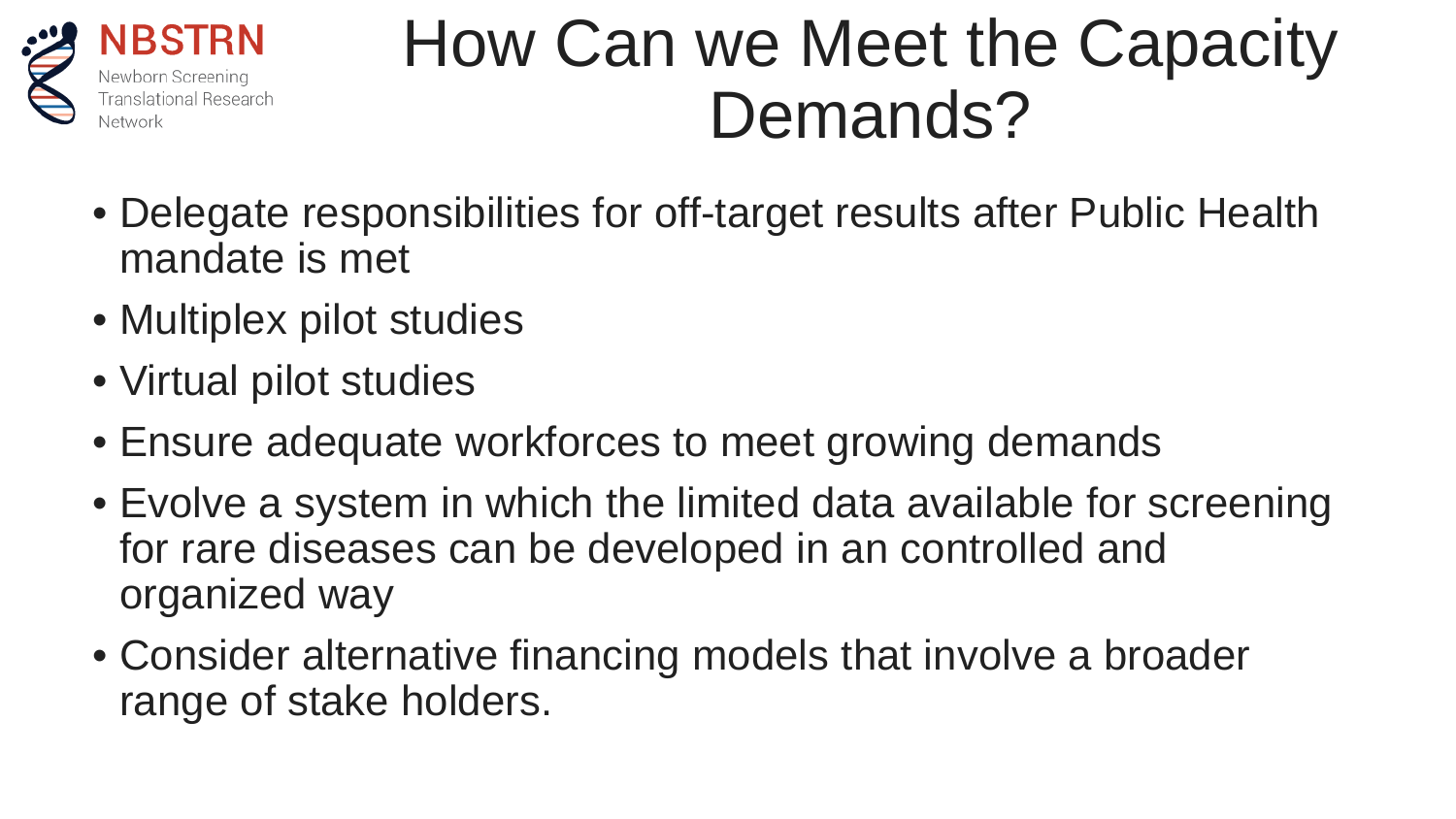

Systems for Enhancing Capacity When Rare Disease Science is Moving Rapidly

- Regulatory Mechanisms
	- Models systems such as for ensuring rare disease treatment development and availability
		- Orphan Drug Act provided incentives for rare disease drugs
			- Postmarket surveillance to ensure that expected performance is maintained (i.e., DATA SHARING)
		- Need similar model for rare disease diagnostics and screening
- Reimbursement Systems
	- Maximizing evidence development
		- Coverage with evidence development (what's not covered)
- Distribution of responsibilities to minimize duplication of effort and meet stakeholder needs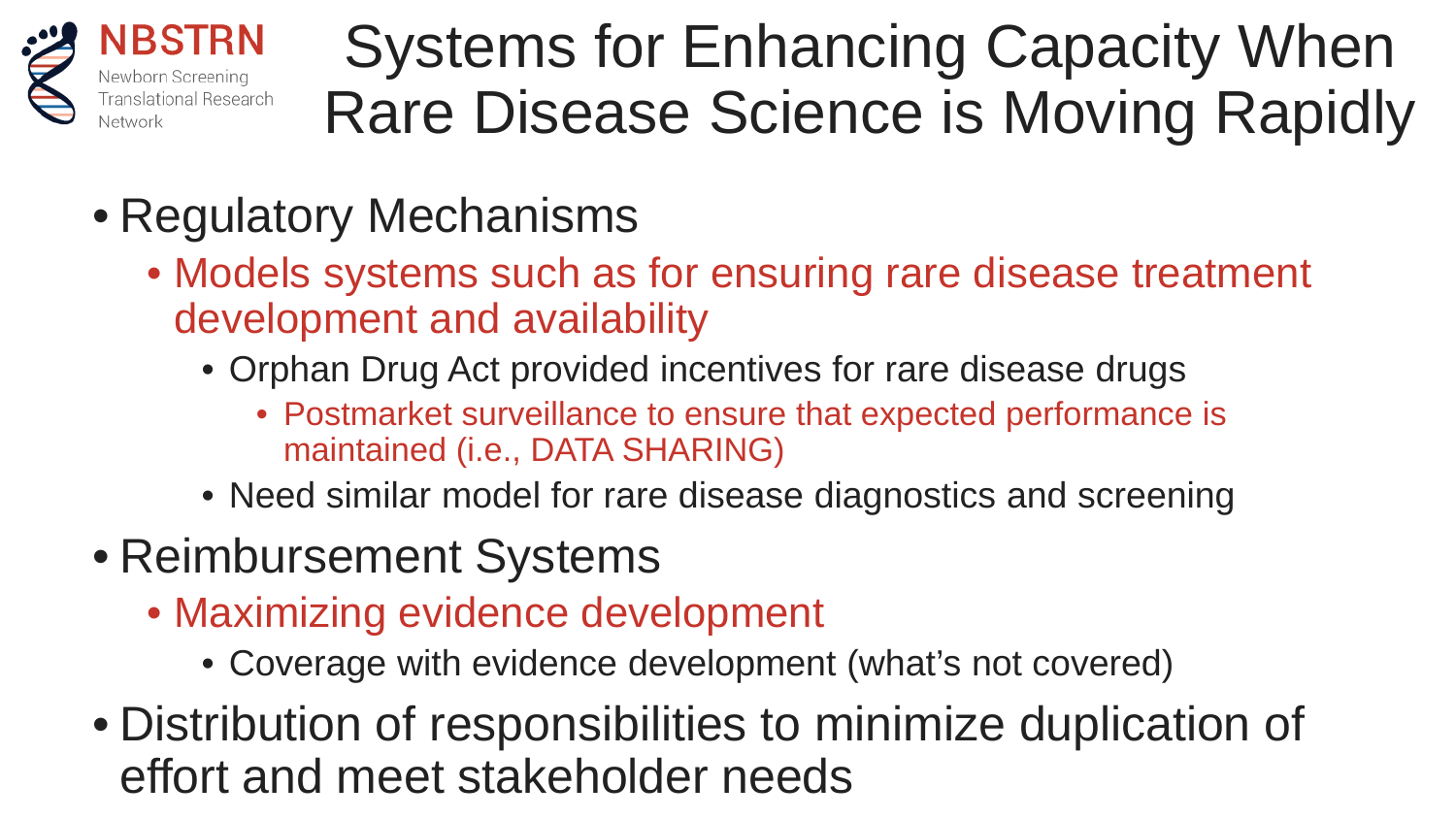

### Resources to Enhance Translational Capacity

- Public funding limited
- Centralized data sharing in the absence of robust clinical EHRs is limited without incentives
- Public Private Partnership models
	- Risk sharing models (e.g., PPMD-funded DMD pilot in NY)
	- Patient driven data sharing works for those clinically affected but is limited for asymptomatic people with risks
	- Managed Entry Agreements (MEAs) to share the cost of uncertainty as in Europe for oncology drugs